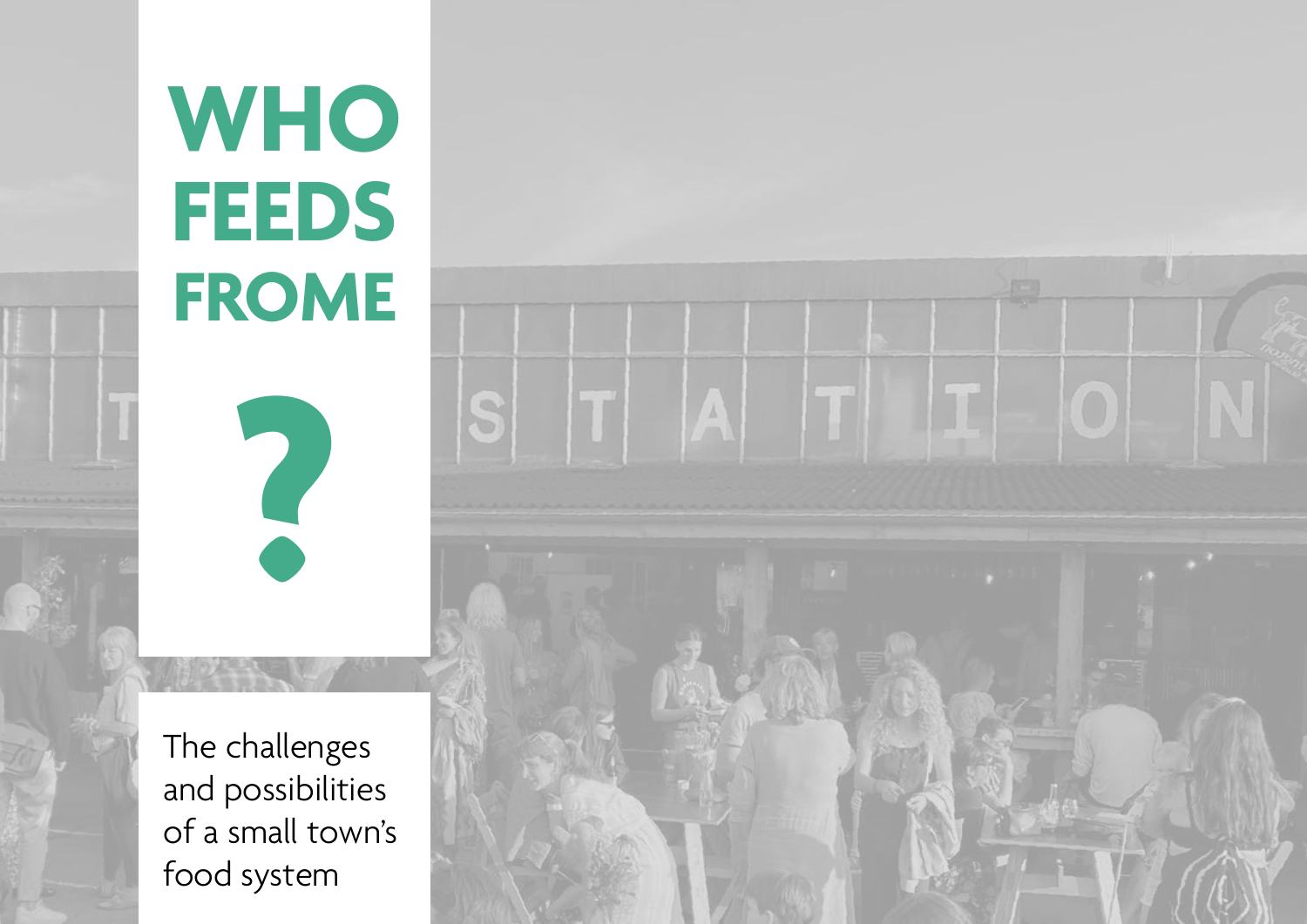#### FOREWORD

#### **Nikki Brain, Resilience Manager, Frome Town Council**

Over the past few decades, the consumption of local produce has shifted from being commonplace to something perceived as a luxury. Much of the food on supermarket shelves has arrived via a long and complex supply chain and, as is the case for many other goods, cheap prices are often the result of people elsewhere paying the high price of poor labour practices and environmental standards.



A thriving and equitable local food network holds the solution to many of these issues – if we can see how our food is being grown and distributed, we can also understand its impact on the welfare of people, animals, and the wider environment. Access to local food means we are also not beholden to the fragile supply chains that lead to shortages on supermarket shelves. And buying locally means more money is kept within the local economy, supporting local jobs and wider enterprise. Ultimately returning to a localised food system is likely to become a necessity in the coming decades because of climate change – a good starting point for understanding this issue in detail can be found in A Small Farm Future by Frome farmer, academic, and author Chris Smaje.

The starting point of this report was not that Frome's food system needs to be "fixed", but that there is an opportunity to bring many individually strong elements together into a coordinated approach to futureproof access to local food in the face of climate change and economic uncertainty. At Frome Town Council, we are interested in how we can support such a movement and so we commissioned this research thanks to funding from The Little Charity, part of the Be The Earth Foundation. This report has been produced for everyone who is involved or interested in supporting the growth of a local, sustainable food system.

The project has already evolved beyond a report and has led to the creation of the Frome Food Network, which is bringing together eaters, growers, retailers, and food-focused community initiatives. The table at the end of this report demonstrates some of the activities that are progressing out of this collaboration and sets out how to get involved.

#### Foreword Summary Methodology Context Frome's routes to market A voice for the voiceless Fostering alliances Future-proofing food freedoms Reflections and what's next Frome's Food Network Recommendations Further reading and resources 12 13 15

**1**

1

 $\mathcal{L}$ 

 $\mathcal{L}$ 

3

4

6

7

9

11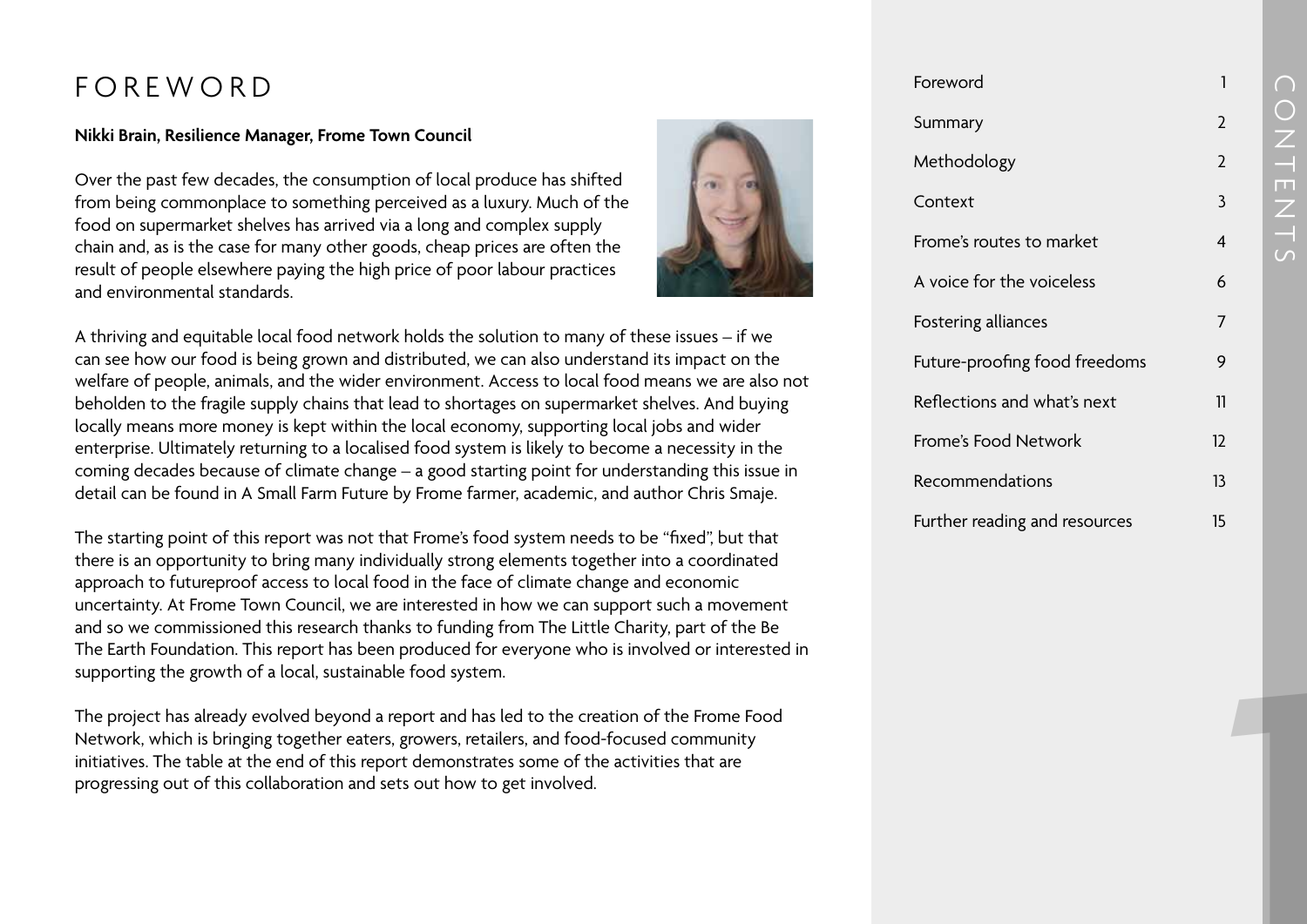- Across the UK, fragile supply chains, changing weather patterns, and the shortcomings of the industrial food system are creating a need for quality food produced locally
- Frome producers have a decent diversity in routes to market. This could be furthered via opportunities for provisioning hospitality and the public sector
- Frome is surrounded by producers following sustainable, agro-ecological methods, but don't always have the time or knowledge to create more public awareness for themselves
- Local initiatives are working on strengthening the connections between Frome businesses to address issues such as labour shortages, supply and procurement, and food waste
- Frome-based movements are facilitating locals' access to good food and access to land, and supporting low-income households and Frome's most vulnerable citizens
- Early recommendations such as marketing support, mapping the local food network, and identifying more land for food production are already being explored or put into action

#### SUMMARY NETHODOLOGY

This research was commissioned by Frome Town Council, and funded by [Be The Earth](https://www.betheearth.foundation/)  [Foundation.](https://www.betheearth.foundation/)

Produced by food journalist and Frome resident [Hugh](http://hughlthomas.com/)  [Thomas](http://hughlthomas.com/), the research primarily draws on the experiences of



those involved in the local food network – and its peripheries – to detail how the town could provision itself with more local food, preparing it for a greener, healthier future. This took the form of interviews with 20 individuals based in and around Frome, including but not limited to market managers, grocers, stallholders, academics, growers, smallholders, restaurant owners, butchers, caterers, and composters.

A workshop entitled 'Future Proofing Frome's Food Network' was held at Frome Town Hall on the 17th of September 2021 to present these experiences and the common challenges arising from them. The 40 attendees (all either involved in the local food network, or otherwise interested in helping enrich it) were invited to workshop possible solutions, and, with support offered by Edventure's Future Shed, take the lead on them going forward. ns, and,<br>hed, take<br>**2**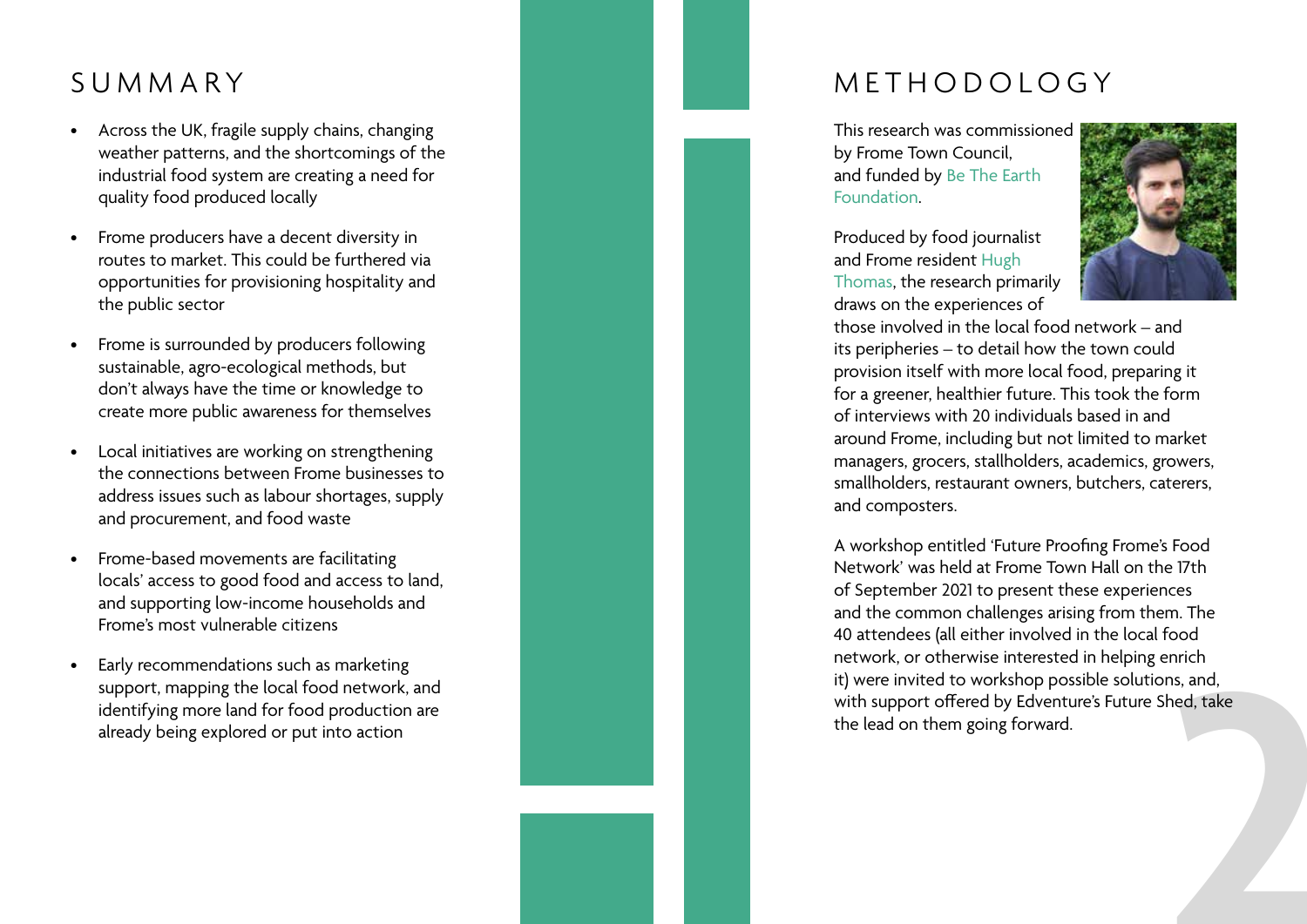#### A BIT OF CONTEXT

Part of the brief for this project was to explore how Frome can feed itself with more local food. But what is 'local'? And is it always 'better'? Should we choose mass-market wheat from down the road in favour of heritage, landrace populations from halfway up the country? When shops are sourcing organic honey made in Zambia, is it really preferable to what's produced by Frome's own (non-organic) beekeepers? And what about food not growable at scale in this country – should we snub limes, coffee, and bananas from our diets entirely?

When making the case for local food, food miles are inevitably part of the narrative. But transport accounts for roughly 10% of food's emissions.<sup>1</sup> Not a small number, but not a significant one either. Rather, the more compelling justification for local food stems, in part, from a need for more resilient supply networks. At the time of writing, the fragilities in Britain's food networks are being laid bare, as a 'perfect storm' of shortages in haulage drivers, fuel, and carbon dioxide batter the food supply chain.<sup>2</sup> With Britain's over-reliance on longer supply lines (especially from overseas, from which over 80% of the UK's food is sourced), 'It is clear,' reads a diagnosis in Nature, 'we need a new strategic plan to reorientate the UK food system to grow more food sustainably in the UK.'3, 4

Transparency is key here, and local supply chains help us understand where and who our food is coming from. Products lining supermarket shelves, however, have in many cases arrived via a supply chain vulnerable to poor practices is understand where and who our food is coming from. The employing climate-friendly techniques (or looking to)<br>
Products lining supermarket shelves, however, have in many are, in many cases, deserving of more support. What

including deforestation, unfair working conditions, and low wages.

Support for local food is also about enriching the interactions between residents and businesses. The New Economics Foundation found that every £10 spent in a local food business is worth £25 to the local economy, while research from the University of Gloucestershire shows that for every £1 invested in local food, £6-8 is returned in the form of social and economic benefits including health, wellbeing, and training.<sup>5</sup>

Climate change brings another challenge, so the argument for local food is also about supporting those producers working with nature (and informing others about how this might be possible) rather than against it. Crop failures – like those of rice in China, California, and India, and wheat in Syria during the 2021 harvests – are thought to be a sign of things to come.<sup>6,7</sup> Here in the South West of England, warmer, wetter winters, and drier summers – exacerbated by extreme weather events – are creating an uncertainty over whether certain crops will be viable for the future, especially among growing operations not practicing resilient methods such as improving crop diversity, soil structure, and water retention.<sup>8</sup>

In other words, producers close to the areas they serve, and are employing climate-friendly techniques (or looking to) are, in many cases, deserving of more support. What, then, is needed to make that happen in Frome?

- <sup>1</sup>'You want to reduce the carbon footprint of your food? Focus on what you eat, not whether your food is local'
- 2 ['Perfect storm hits the food and drink supply chain'](https://www.foodmanufacture.co.uk/Article/2021/10/04/Perfect-storm-hits-the-food-and-drink-supply-chain)
- 3 ['80% of British Food Is Imported, Food Shortages Will Come From a No-Deal Brexit, HSBC Says'](https://www.businessinsider.com/no-deal-brexit-percentage-british-food-imported-shortages-2019-1?r=US&IR=T)
- 4 ['Vulnerability of the United Kingdom's food supply chains exposed by COVID-19'](https://www.nature.com/articles/s43016-020-0097-7)
- 5 [Sustainable Food Trust](https://sustainablefoodtrust.org/articles/why-local-food-can-restore-our-failing-food-system/)
- $\lq$ ['Rice feeds half the world. Climate change's droughts and floods put it at risk'](https://www.sciencenews.org/article/rice-agriculture-feeds-world-climate-change-drought-flood-risk)
- 7 ['Dry year leaves Syria wheat farmers facing crop failure'](https://www.france24.com/en/live-news/20211005-dry-year-leaves-syria-wheat-farmers-facing-crop-failure)
- <sup>8</sup>'Growing Through Climate Change'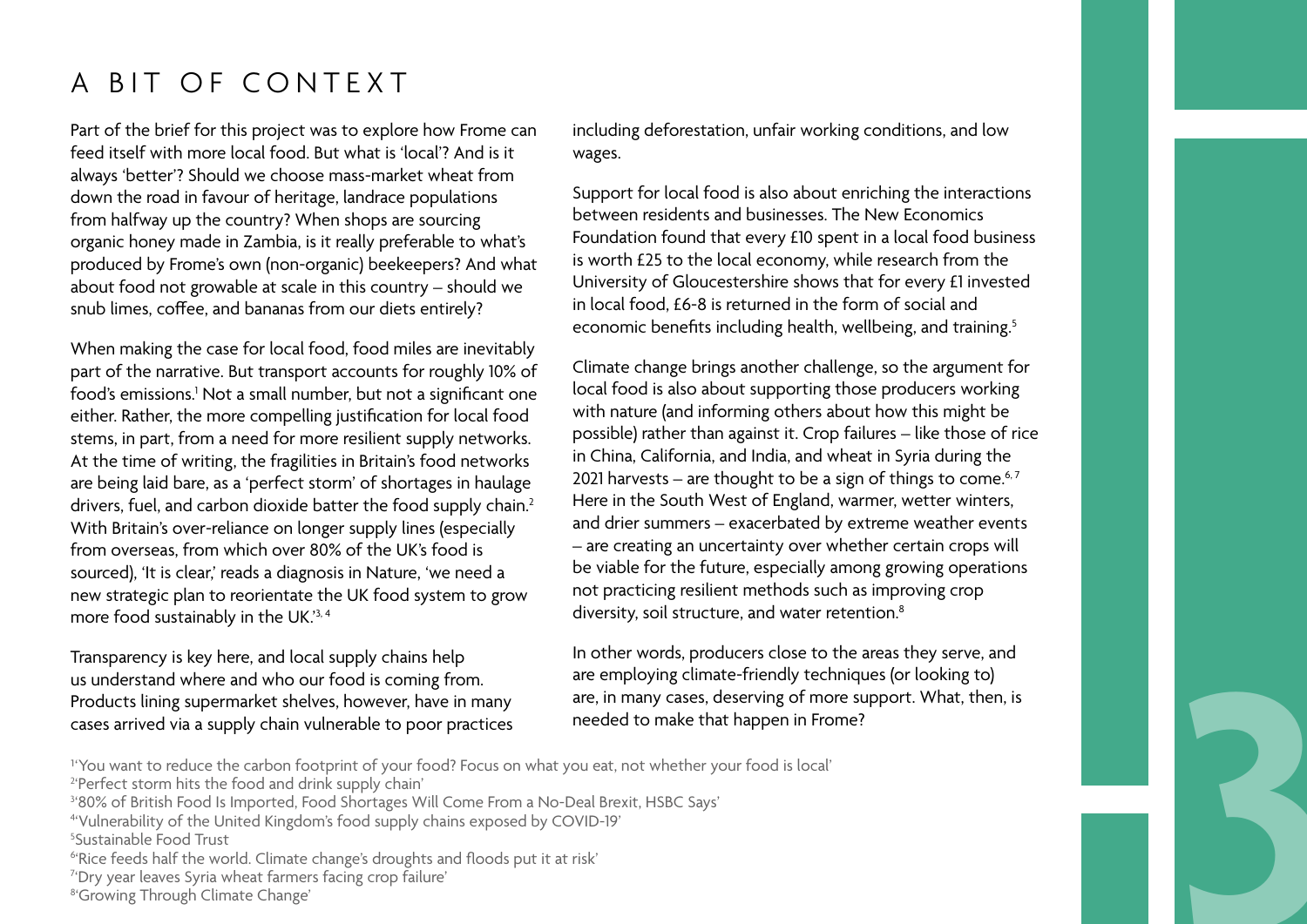

#### $PROFII F \cdot FROMF$ FOOD HUB

Frome Food Hub is an online farmers' market where customers order in advance of a weekly pickup in the town centre. It's currently a route to market for 40 of Frome's smaller producers – some of which, like Palette & Pasture's gelato, you can't get anywhere else in town.

Ian and Kerry-Ann took over the running of FFH in November 2021, and say they are excited to help increase sales for producers while making the hub system as efficient as possible for customers. "The more orders we have, the more sustainable it is for producers by limiting their need to deliver multiple times. The more producers we have on board, the more attractive proposition it is for customers to get all their fabulous produce from one place."

#### FROME'S ROUTES TO MARKET

The ways local producers and processors can get their produce served and sold in and around Frome are relatively diverse, whether online via Frome Food Hub or their own direct delivery service, or through weekend markets, highstreet retailers, pubs, cafes and restaurants.

For better or worse, preferences here have changed quite a bit in the past two years. Schemes such as Food Hub and The Community Farm saw an uptick over lockdown, but, as is the case with delivery schemes more generally, interest is starting to return to prepandemic levels. Some highstreet businesses, such as Penleigh butchers, noted similar patterns. Here we meet a juncture: is there the need to support newer shopping habits such as home delivery, or should the focus be on revitalising the highstreet after it had probably its most brutal couple of years ever? There may be room for both. Penleigh and 8 Stony Street, both bricks-and-mortar retailers in Frome, have started to discuss how they could initiate a shared delivery network utilising local logistics company Priority Express.

Such initiatives would enhance the interplay between local food businesses, especially among producers and hospitality – logistics in particular is a tricky business, and there is yet to be one service that Frome's food network can utilise more broadly.

Shared procurement platforms could also be pivotal for independent retailers otherwise struggling to source certain ingredients locally. Currently, procurement among hospitality venues is suffering from the scattered nature of the small farms surrounding Frome. To fulfil bulk orders, there needs to be a system that consolidates food grown (Burrito Boi cited salad ingredients as one example) from many small producers if they are to use those producers at all. As a solution to this, Frome Food Hub (which hosts a variety of small producers in the area) has started to explore wholesale, which could present a brilliant opportunity to improve the links between local producers and hospitality.

On a larger scale, platforms such as Tried & Supplied and Equilibrium can tap into existing networks of suppliers across the UK, even those independent from one another. This enables a better efficiency when purchasing at volume, cutting emissions producers if they are to use those producers at all. As a solution to this, Frome Food<br>Hub (which hosts a variety of small producers in the area) has started to explore<br>wholesale, which could present a brilliant opportunit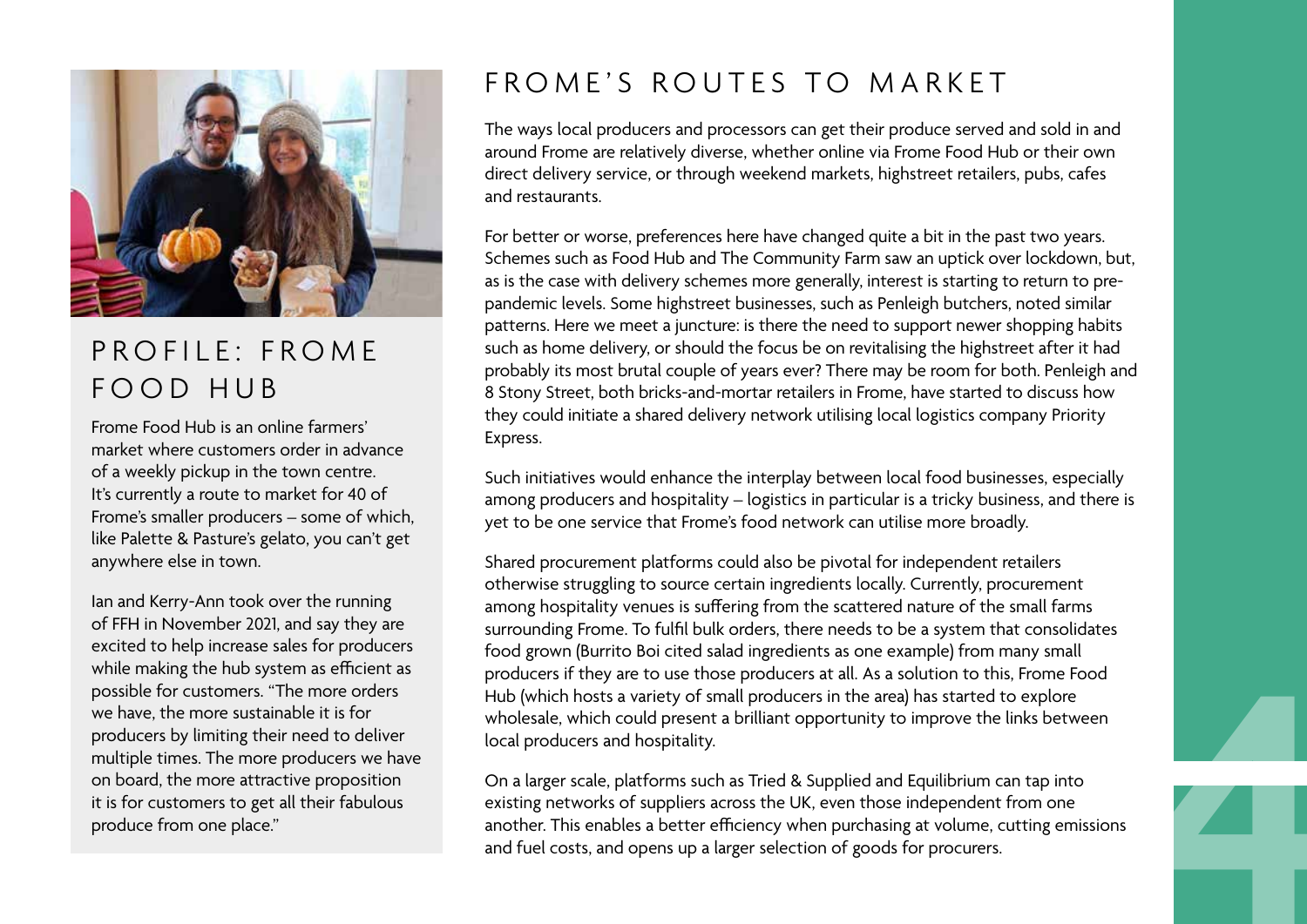Some of Frome's independent venues already source most of their menu from responsible local producers (approximately 75% of Burrito Boi's ingredients are sourced locally, which, for a Mexicaninspired restaurant in the UK, could be considered an anomaly). And there's a desire to improve that share. But some ingredients need to be sourced from further afield, requiring additional manpower and resources like fuel, and special capabilities such as refrigeration. Where wholesalers can't fulfil those orders, it's often up to the venue to problem-solve. Fishmonger and restaurant Hesperian, for example, is looking at setting up refrigerated storage off the A303, in combination with couriers, to help its procurement of Scottish salmon.

Should the initiative to help provision hospitality with more local food be successful, it could provide a blueprint for feeding the public sector in Frome. In the last few years, Bath & North East Somerset Council have demonstrated how dynamic procurement systems (DPS) can help more small, local farms to provision schools, hospitals, and prisons – something that was thought unrealistic before.<sup>9</sup> Building on this, The South West Food Hub is currently preparing the region for a more comprehensive scheme in Spring 2022 at the earliest.<sup>10</sup> Within Frome specifically however, red tape has gotten in the way of provisioning the town's schools with better food, with little to no headway expected for the duration of the current catering contracts, which extend for the next three years. Faye Penfold, who tendered for a contract to provide organic food to schools in Frome, said pupils' takeup of school meals in the area is 'staggeringly low' because the food offered is so poor.

Finally, supermarkets do provide some outlet for local producers. Some local Co-ops, for instance, have small dedicated sections for local food, while a store manager at ASDA on Warminster Road registered some interest in what's being produced around Frome. The staff that are accessible, however, tend to have little say in what gets stocked on their shelves.

There is understandably some reluctance from producers to get involved with supermarkets at all, what with their propensity to squeeze producers for everything they can get, and for cheaper than they could normally get it. A Sustain survey of 500 farmers across the country determined that only 5% of those supplying supermarkets would 'prefer' to continue doing so. Alternative routes to market, producers say, require better local infrastructure, and improved connections The than they could normally get it. A Sustain survey of 500 farmers across the country determined<br>that only 5% of those supplying supermarkets would 'prefer' to continue doing so. Alternative<br>routes to market, producers s

['Bath and North East Somerset Pilot'](https://equilibrium-markets.com/banes-pilot.html)  10[South West Food Hub](https://www.thesouthwestfoodhub.co.uk/) 1[1'Beyond the farmate'](https://www.sustainweb.org/publications/beyond-the-farmgate/)



## $PROFII F$ BURRITO BOI

Dom Palmer and co. set up a hearty and affordable burrito delivery service out of his kitchen during lockdown. More recently, they've opened a restaurant near the station, doing roughly 300 covers a week, but with potential to do much more.

'I had to turn away several tables last Friday,' says Dom, 'just because we didn't have the staff.' Dom is supporting the local economy as much as possible (his signs, for example, are made by Frome Hardware), and sources as responsibly as possible (even the Burrito Boi t-shirts are Organic).

High standards with low price points can, it seems, be possible.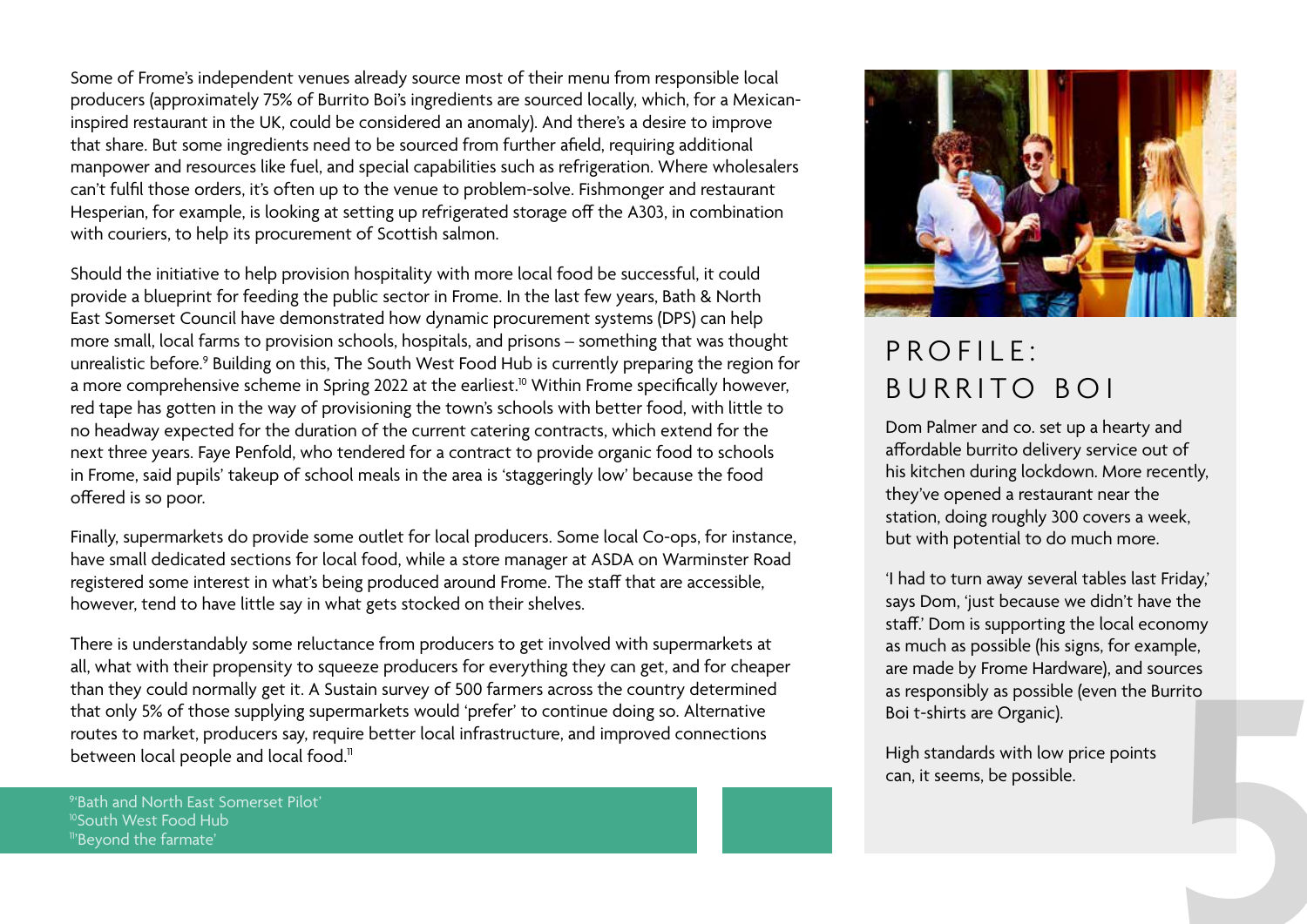

### $PROFII F$ MEADOWSWEET

Having gained a grazing license on an exdairy farm 8 miles south of Frome, Hannah Steenbergen has gone about regenerating the land with the help of her rare breed Shetland cattle. Her aim is to restore the soil health and biodiversity of the grassland ecosystem back to pre-industrial farming levels. Meadowsweet produces 100% pasture-fed beef boxes at a rate of £12/ kg, and Hannah finds that the extra time and costs involved in direct sales (butchery, sales, marketing, deliveries) are worth it in comparison to the £3/kg rate butchers can offer. Currently, approximately 60% of Meadowsweet's sales are in the Frome area, with the rest in Bruton, Bristol, Trowbridge and elsewhere. Hannah says 'it would be amazing' to do more collaborative things within the food network, such as supper clubs on the farm, or a community kitchen focused on using up every cut.

#### A VOICE FOR THE VOICELESS

In June 2020, Frome Town Council distributed a survey to local producers. From the responses, it was clear they wanted two things: more promotion, and better connections with the local community and its businesses.<sup>12</sup>

Several farmers around Frome have the capacity and desire to grow and rear more food, but mostly lack the demand required to justify it. Meadowsweet, a regenerative farm eight miles to the south of town, sells beef boxes direct to local customers, as the income generated indirectly via butchers, retailers, and meat markets would not be sufficient to sustain the enterprise. The farm has enough land area to increase the herd size, but can only viably do this if their customer base enlarges.

The struggle, as is supported in the various conversations with producers, is the time and knowledge they're able to dedicate to marketing themselves. Some of the country's leading and most sought-after producers are within 25 miles of town – Westcombe dairy (10 miles), Wilkins cider (23 miles), Castlemead poultry (6 miles), Fernhill Farm (20 miles), Ivy House dairy (4 miles), and Yonder Brewing (13 miles) to name a few. But there are those just as worthy of support who don't have as much of a reputation.

Many of these producers are already being promoted via Frome Food Hub, Somerset Farmers' Market, and The Frome Independent Market, but how could more attention be drawn to them? An independent food publication, perhaps, featuring the stories behind residents' food and the people who make it; posters mapping out where food is grown and where it's stocked in Frome; pamphlets on restaurant tables detailing who supplies the kitchen; chefs demoing how to prepare locally grown ingredients; or stickers indicating that that food has been produced in the area. Of the more promising initiatives at the moment, there's the possibility of organising, in collaboration with Somerset Food Trail, farm visits so residents can see how their food is grown for themselves.

Whatever form it takes, marketing would help residents understand the extent of the issues around them, how food fits into those issues, and how local producers are addressing them. For instance: with rice crops failing in Asia due to climate change, local alternatives, like pearled spelt from Sharpham Park, may become a more necessary substitute than simply a nice-to -have. There are also significant challenges here, such as convincing residents to give up their Easter lamb (typically from New Zealand, or reared indoors) in favour of hogget or mutton raised on local pastures. farm visits so residents can see how their food is grown for themselves.<br>Whatever form it takes, marketing would help residents understand the extent of<br>the issues around them, how food fits into those issues, and how loca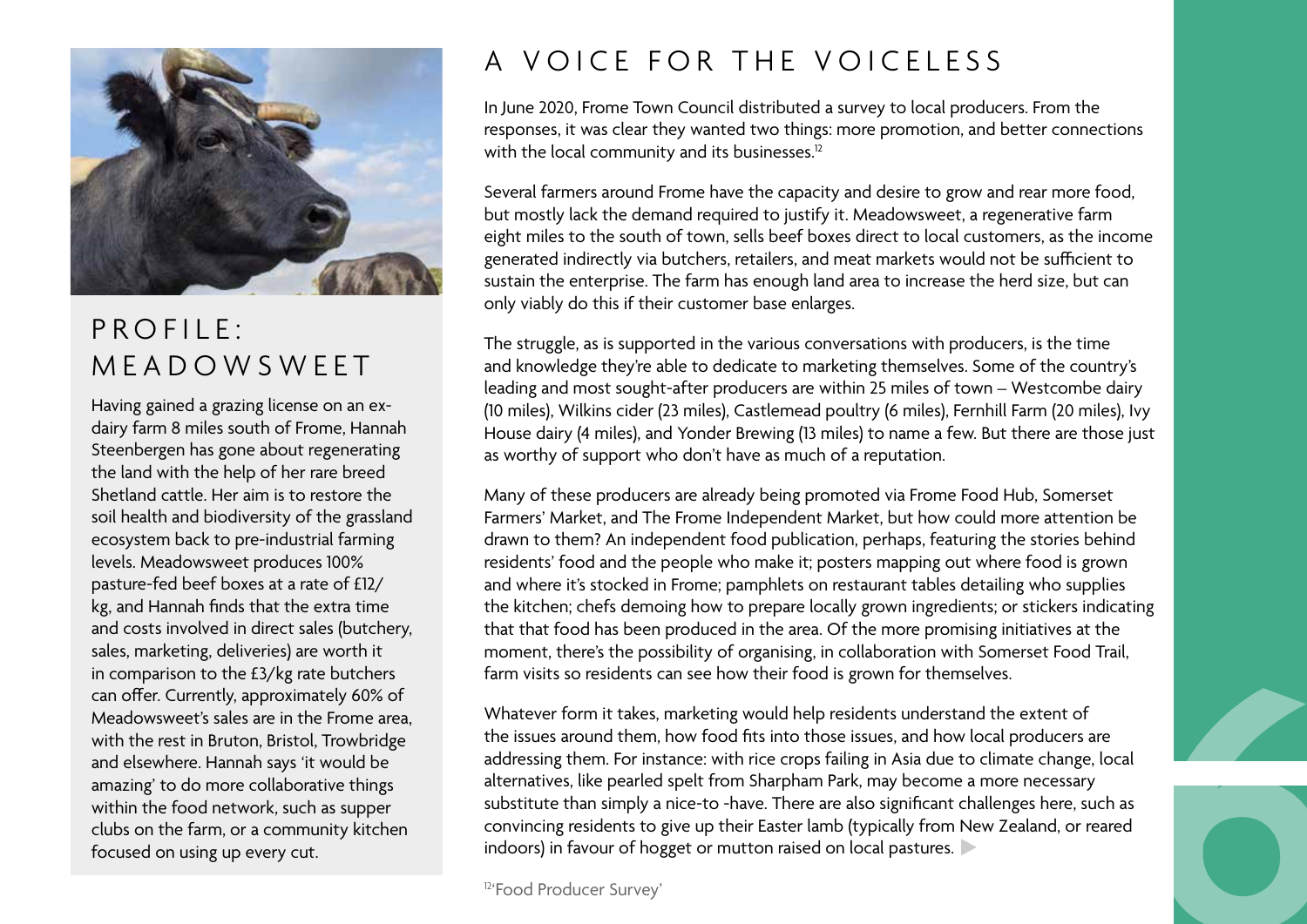Exposure, though, isn't a challenge restricted to producers. Somerset Farmers Markets makes a monthly appearance at the Cheese & Grain, and has proven an important route to market for around 100 local producers, but realises visibility at the venue is low. Despite their popular market days at Boyle's Cross at the monthly Independent Market, attracting shoppers to what is essentially the same offering at a different space has proven challenging.<sup>13</sup> Even highstreet food businesses have, since the subsidence of pandemic restrictions and associated messages to 'support local', noted a significant decline in custom, with some businesses suggesting they subsidise car parking fees to encourage more people to visit shopping areas.

None of this is to say local independents aren't receiving any pre-existing support, however. Fiver Fest (an initiative by Totally Locally to encourage spending in local, independent highstreet stores) is being introduced among Frome businesses, and Pixie (a local start-up helping foster loyalties between residents and the indie shops around them) is the currently the closest thing Frome has to a local currency. A 'Made in Frome' label is also in the works, which will help shoppers identify what's produced in the area.

#### FOSTERING ALLIANCES

Frome is a fiercely independent town, but is often disjointed in the ways its food businesses interact with, and support, one another. As other towns, cities, and regions have demonstrated (such as [Plymouth](https://foodplymouth.org/), [South Devon](https://southdevonfoodalliance.adoddle.org/), and [Bristol](https://bristolfoodunion.org/)) food networks need to be highly synergistic from all fronts – including producers, processors, retailers, and hospitality – to better solve the challenges before them.

While a couple of WhatsApp groups exist for Frome traders, some interviewees expressed a desire for a hub in which to share resources, learnings, and contacts to assist those wanting to contribute to Frome's food network and the circular economy. It could be there to form a collective, sharing certain opportunities while agreeing to oppose others.

Deliveroo's recent appearance in town could be an example of the latter. Based on a 30% commission rate, at least some Frome hospitality businesses think Deliveroo's model unsustainable.

The biggest current challenge however, particularly in the hospitality industry, is that of labour shortages. In August, the UK had a record-high shortfall of 117,000 hospitality workers.<sup>14</sup> Local businesses are no exception, but they have tapped into some solutions. The Government's Kickstarter programme has helped Rye bakery take onboard a handful of new employees, while The Community Farm has a connection with Bristol Drug & Alcohol project, which has been wildly successful in getting much-needed labour under their wing. 14'Number of hospitality job vacancies hits record high'<br>
14'Number of hospitality job vacancies his relations. The<br>
17'Number of hospitality job vacancies hits record high'<br>
17'Number of hospitality job vacancies hits rec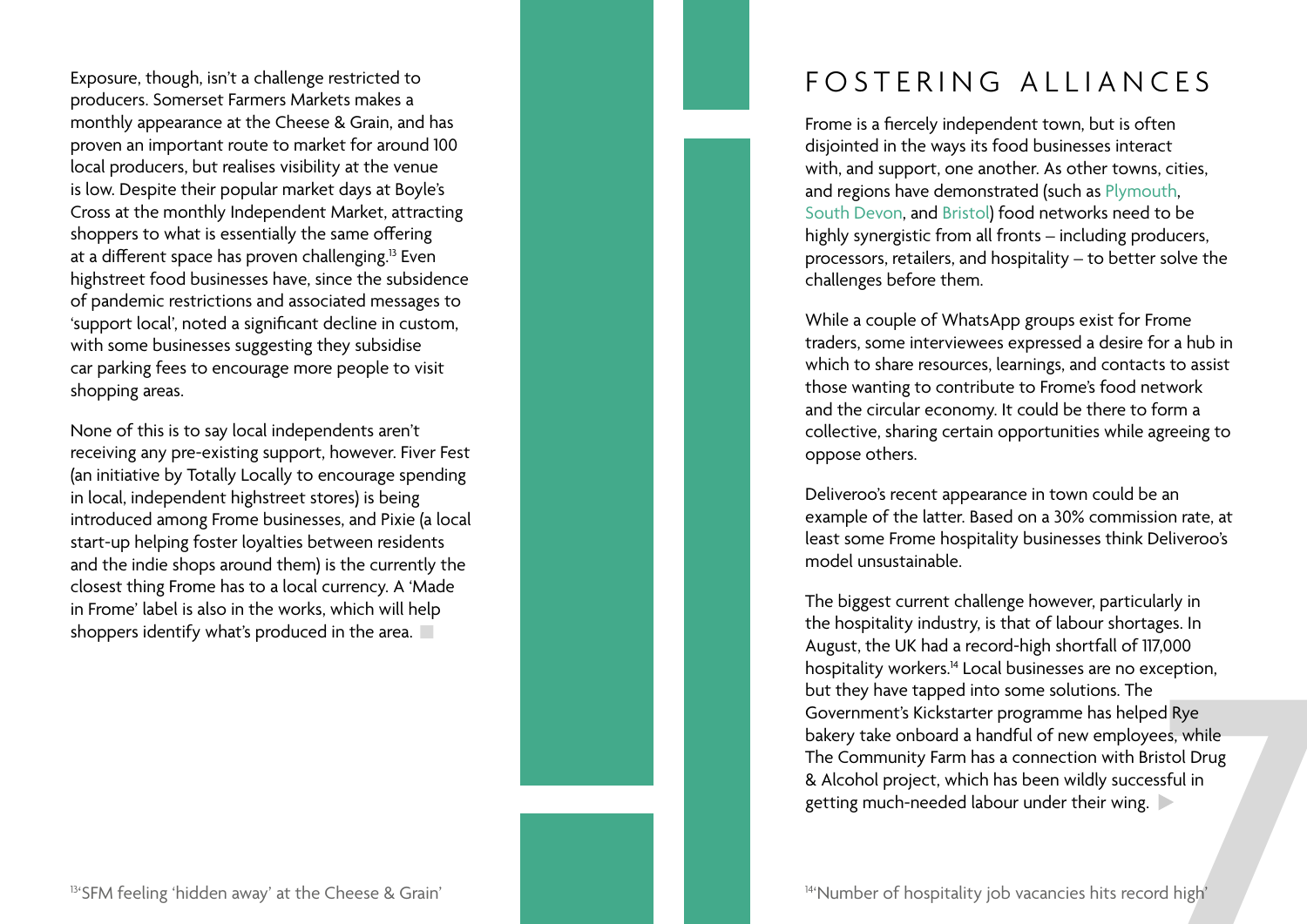As one of the main issues is training new entrants, external support could be considered, such as what West Somerset have started doing, in offering free courses to local residents looking to resume or get into a hospitality career.<sup>15</sup>

Frome's cohesive food movements could be exemplified in Loop, a community composting initiative introduced through Edventure's start-up course in 2021. Using electric trikes, Loop collects food waste from local restaurants (10 at the time of writing) to turn into compost, which, ultimately, could be used to grow more food for those businesses.

Frome's independent businesses appreciate the cost of waste, both to them and the environment, and are mobilising against it. While UK retailers are generally increasing the amount of food they throw away, independent businesses are more likely to find use for surplus.<sup>16</sup> Next Door on Stony Street and White Row farm shop are such examples, transforming produce near the end of its life into meals for their respective cafes.

In 2016, a community fridge – the very first to be set up in the UK – was installed near the Cheese & Grain. It continues to make surplus food freely available to Frome citizens, saving around 30 tonnes of food waste a year, mostly from local supermarkets.



## PROFILE<sup>.</sup> PENLEIGH BUTCHERS

Though only a small town, Frome supports three butchers.

Owen Singer's shop is the newest, on one of Frome's most desirable streets. The pork and lamb he sells are raised from his own hand, while beef is from heritage, grass-fed cattle.

Owen is a key link in the local economy and food network, supplying meat to The Griffin pub, Burrito Boi, The High Pavement, and 8 Stoney Street. 'The key thing,' he says of local food functioning properly, 'is cooperation between all food businesses.' 16'-<br>16'-<br>16'-<br>16'-<br>16'-<br>16'- I'- Free hospitality training for West Somerset'<br> **8'-** If the positive overall levels dropping' **8**<br> **8'**- **18'- Positive of the company of the state increases. The company of the state inc**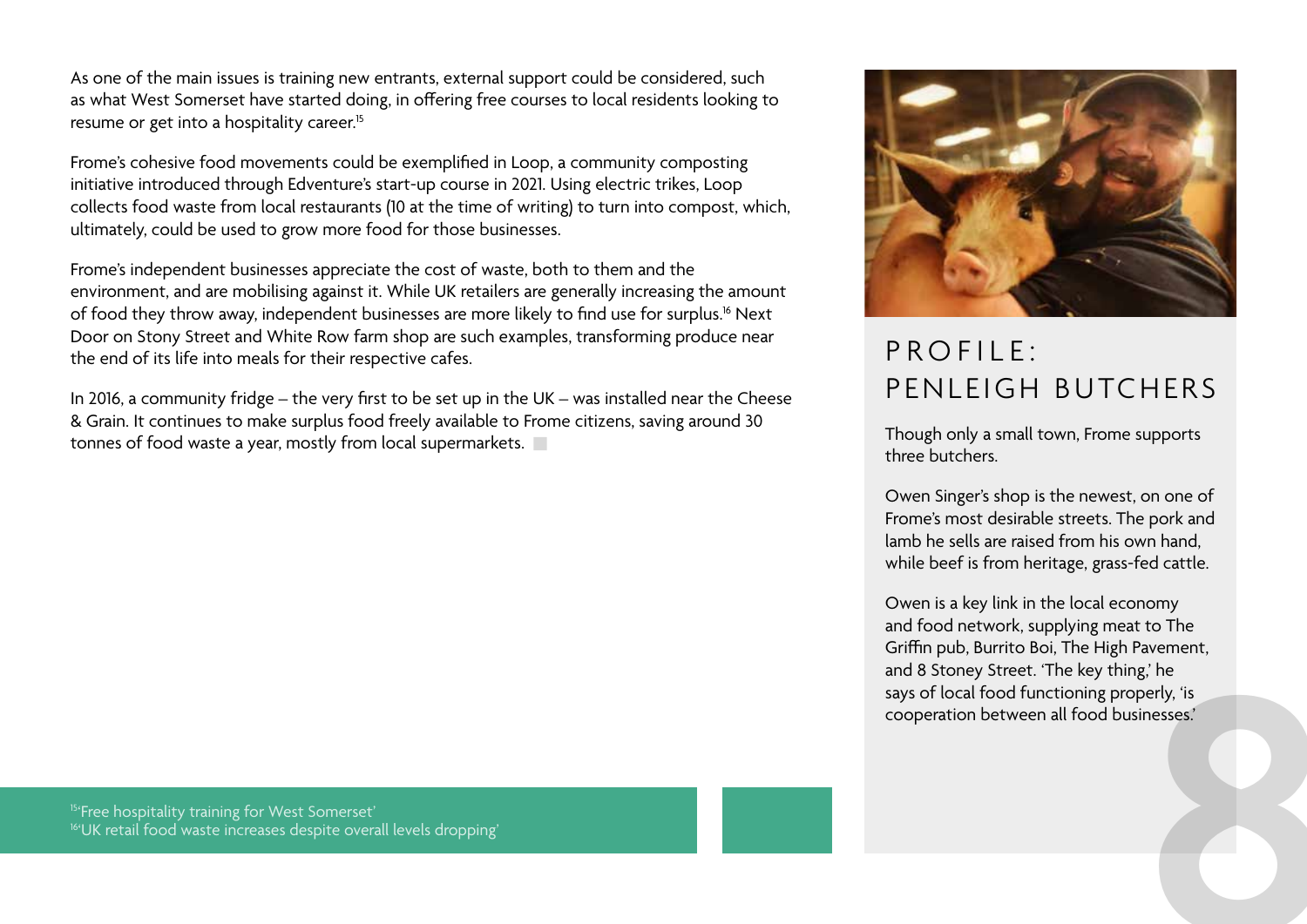

#### $PROF II F$ : FAIR FROME

Among other endeavours, Fair Frome's mission is to help feed Frome's residents living on benefits and low incomes.

It serves hot meals three days a week – an initiative supported by several food businesses around town, including Bistro Lotte, Marston Foods, and Lungi Babas.

The charity also runs a food bank, open three mornings a week.

#### FUTURE-PROOFING FOOD FREEDOMS

The National Food Strategy (an independent review of the UK's food published in July 2021), has made it clear: the race to beat hunger has resulted in food, though cheap, not particularly nutritious or actually any good for us. Agrochemicals widely used in the production of cheap food, such as glyphosate, are making people, and the planet, sick. A fair deal, perhaps, only for the industrial food complex.

Some neighbourhoods in Frome are among the most deprived in Somerset, making them particularly reliant on cheap food, and therefore vulnerable to its dangers. 'Local' and 'organic' can be synonymous with 'more expensive'. But that is not always the case (compare Beech Ridge's £1.25 for half a dozen free-range eggs to Co-op's £1.30).

Meanwhile, quantity is not a viable substitute for food lacking in nutrition. Farms operating on industrial scales may yield more, but also demand more from the land, therefore depleting soil health and hindering crops' access to nutrients. To this end, Fair Frome partners with local producers such as Vallis Veg to help people receiving food bank parcels gain at least some access to fresh, nutritious food.

There is also support for the elderly and otherwise vulnerable – Frome Medical Centre is, at the time of writing, compiling recipes for the lonely and isolated, with a dream goal of providing a community cafe where individuals (older widowers, for example) can eat well and affordably while socialising with their peers.

The affordability of good food is endangered by rising living costs and access to land. Some producers around Frome, such as Vallis Veg and Root Connections, manage to offset the cost of growing food, such as through volunteers and diversified income streams. They are therefore able to minimise food's end cost to those consuming it, without compromising on production standards. Vallis are also in the early stages of dedicating spaces and the means to help more people get into food production, something very difficult among aspiring entrants into manage to onset the cost of growing food, such as through volumeers and<br>diversified income streams. They are therefore able to minimise food's end cost<br>to those consuming it, without compromising on production standards. V

<sup>&</sup>lt;sup>18</sup> ['Cheap food has expensive consequences but how can we make 'better' food?'](https://www.foodnavigator.com/Article/2017/08/29/Cheap-food-has-expensive-consequences-but-how-can-we-make-better-food)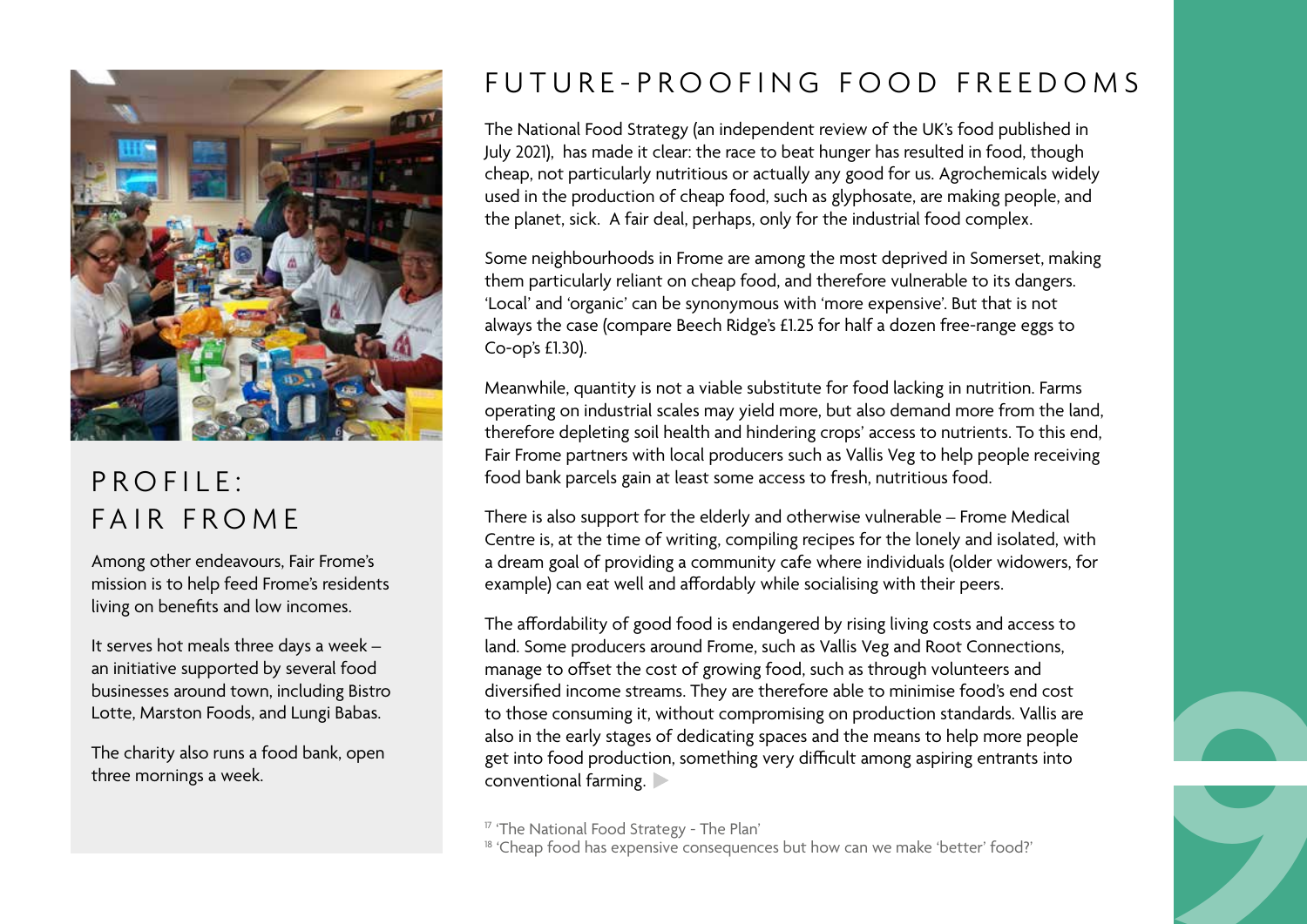In the shadow of climate change, the pandemic, and recent supply chain crises, food sovereignty has become an important talking point among some of Frome's communities. Shortages, the likes of which we saw in supermarkets in the late summer 2021, have compelled suburban groups around the world to become more self-sufficient. In Frome, Broadway Community Gardens is providing free growing space for residents, enabling them to produce their own food in the middle of town. However, with the site under consideration for housing development, the future of this community space is in doubt. A bit further down the road, Frome Field 2 Fork has similar goals, wanting to lead or support food initiatives that start with the land. As well as growing, this includes the potential for a community kitchen, where food residents grow can be processed into jams, preserves, and so on.

Currently, there is a five-year waiting list for Frome's allotments, and both Frome Town Council and local residents want to explore ways to access more space for community growing. This could be achieved by purchasing or renting land outright, but there are other creative solutions, such as AllotMe, which allow people to rent out unused garden space as allotment plots .

Food production is time – and often labour – intensive. Perhaps, then, there needs to be more education and resources available to the public related to wild foods. Those working at 42 Acres (a regenerative farm ten miles out of town) are excellent proponents of this. Blackberries, wild garlic – even dandelions – are nutritious and widely-available in Frome in season. 42 Acres are working on a processing facility available to the surrounding community, where such ingredients can be dried, pressed, pasteurised, or bottled, with a capacity to process 100 kilos worth of raw material per day.



#### $PROFII F \cdot FROMF$ FIELD 2 FORK

Founded in 2019, Frome Field 2 Fork is a CIC with a community garden on Whitemill Lane. Here, they aim to 're-skill' the local population in food production and healthy eating, thereby fostering a more foodresilient community.

'We would really like to see more local food businesses, and people growing their own food,' says Elise Wach, one of F2F's four founders.

'We want to inspire and empower residents to reconnect with their food, and understand where their food comes from.' **10** 1[9'Urban Agriculture Combats Food Insecurity, Builds Community'](https://eos.org/articles/urban-agriculture-combats-food-insecurity-builds-community) 

<sup>20</sup> Allot Me | Grow Your Own Food | UK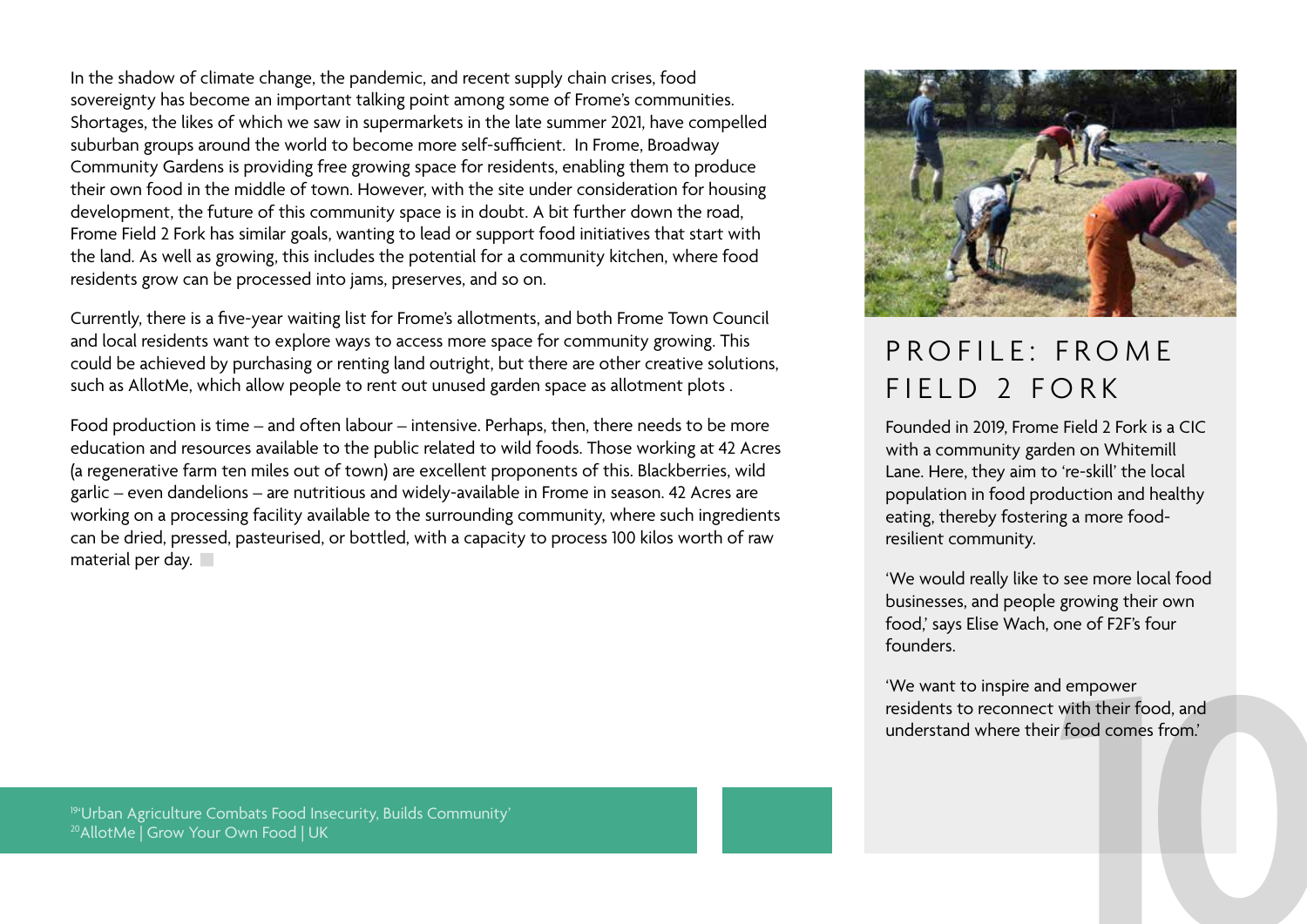#### REFLECTIONS & WHAT'S NEXT

Frome's residents have decent access to fresh, nutritious, inexpensive, local food. We have cafes, restaurants, and retailers who want to support the local economy, and champion the produce on their doorstep. There's a general recognition, not exclusively among producers, of the human and social element to food and farming, while the town is rallying around issues of surplus and waste, food inequality, and procurement.

Many of the challenges related to Frome's food network – whether it's a lack of public awareness surrounding the farmers' market, understanding the nuanced pros and cons of local food, or strengthening the connections between producers and residents – more or less stem from the same issue: producers not having the time or energy to spend on marketing and storysharing. Local producers in many cases want to produce more food for the town, and have the capacity to do so. They just don't yet receive the right level of awareness or demand.

This communication challenge could be addressed from a centralised hub, perhaps in the form of a website, to which eaters and producers alike would go to participate in the local food network. Run by local residents, it would record and publicise local food stories of public interest, organise growers' networks and/or a joint food collective, and provide marketing support where needed. It could increase cohesion and resource-sharing between food businesses, form part of a campaign to support independent highstreet shops, and provide education resources for local schools.

Dozens of towns and cities have already followed this line of thought. Totnes, Plymouth, and Bristol bring together the diverse food groups, citizens, businesses, and initiatives of their respective areas under a collective force for positive change. These collectives have also provided the foundation for becoming recognised as a 'Sustainable Food Place' – organised by Sustan, Food Matters, and the Soil Association, this is an accolade Frome could set as a goal on its way to transforming its food system for the better.



One area not covered by the scope of this project, but worth pursuing, is consumer perception and behaviour in Frome. Perhaps in the future, residents' perspectives could inform a manifesto or food strategy for the town council to follow.

As well as dedicated consumer research, collecting the views from a wider array of hospitality businesses (i.e. not just the ones with a pre-existing local, independent focus) would help understand the true potential of how local ingredients could appear on local menus. Though this was one of the aims of the research, hospitality businesses were short on time and staff, and responses to invitations for interview were, though often positive, limited in number. **11**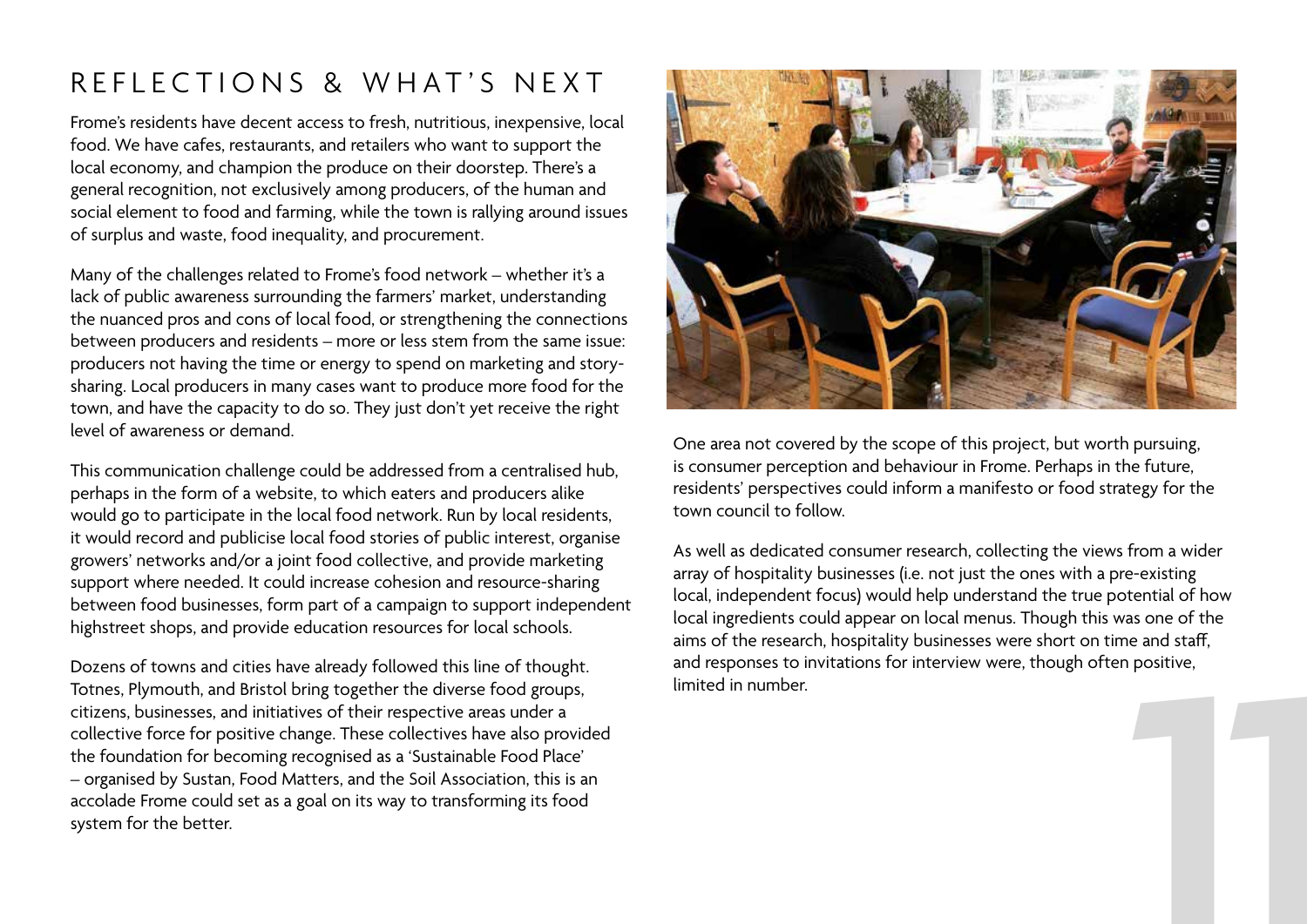#### FROME'S FOOD NETWORK

The 'Future Proofing Frome's Food Network' event on the 17th of September, which this research helped inform, has spawned the beginnings of a food network, with monthly meetings and a newsletter (stakeholders in the local food network can register at http://eepurl. com/hLYrWz). Ideas coming out of the event also included starting up a community cafe, writing a local recipe book, organising a Community-Supported Agriculture scheme, producing a map depicting Frome's producers (as planned by Somerset Food Trail's Liz Pickering), and hosting chef demos on how to prepare local produce.

To scale up the Network and begin to deliver these projects, funding will be required, whether from initial grants or through sponsorship from local businesses. Social or collaboratively-funded enterprises could work too, especially in instances such as a local startup fulfilling the role of Deliveroo, but with a fairer commission (two hospitality venues suggest 10-20%). This could operate on behalf of the local restaurants, pubs, and cafes that have a stake in it, or could simply pass on operating costs to the consumer.



**12**

Ongoing support is also available locally – to aid the development of projects, Future Shed at Edventure is offering support for growing networks and training in fundraising, as long as the project in question is progressing towards a greener, healthier future.

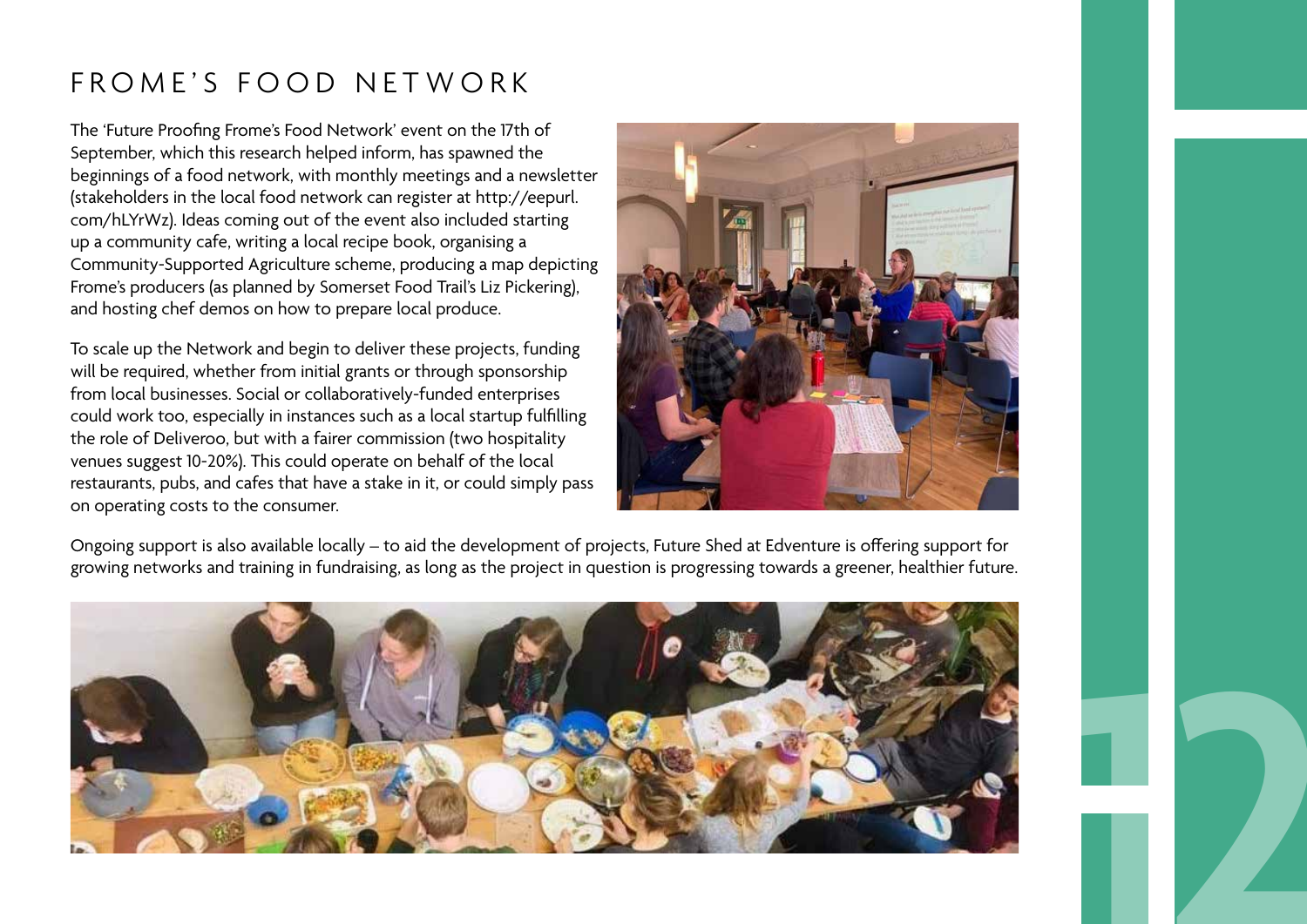#### RECOMMENDATIONS

At the Future Proofing Frome's Food Network event/workshop, attendees were encouraged to suggest their own ideas for what challenges are at hand in Frome, and their possible solutions to them. Attendees were given the opportunity to put their name down to lead, actively support, or approve of each idea (anyone with further suggestions is encouraged to submit at https://yrpri.org/group/4935). Below is a selection of the ideas both drawn from the report and from the event.  $\sim$  Current control of  $\sim$  $\overline{A}$  $-$ 

| Help individuals liv-<br><b>Health Connections</b><br>HCM crowdsourcing<br>Recipe book<br>ing on their own look<br>$\mathbf{3}$<br>recipes and advice<br>Mendip<br>after themselves<br>Feeding the lonely/<br>Frome Medical Cen-<br>Researching existing<br>Exploring potential<br>isolated, provide a<br>tre,<br>initiatives and how<br>Community cafe<br>sites, who it could<br>11<br>space where locals<br>42 Acres<br>they operate<br>cater to<br>can eat + chat<br>Improve awareness/<br>Marketing to schools<br><b>Education offering</b><br>connectivity be-<br>42 Acres, Somerset<br>re encouraging trips<br>10<br>for children/schools<br>tween young people<br>Food Trail<br>to local farms<br>and good food<br>Supporting the<br>Food marketing sup-<br>growth of local food<br>Identifying what<br>SFT,<br>port, Frome-based<br>businesses while<br>Frome Food Net-<br>marketing strategy is<br>6<br>best, what support is<br>informing citizens<br>work<br>comms agency, or<br>available<br>about the food pro-<br>brand mentoring<br>duced around them<br>Improve citizens'<br>Somerset Food Trail<br>awareness of the<br>Mapping the local<br>planned for summer<br>incredible producers<br>food network, IRL<br>2022, SFT are also<br>on their doorstep,<br><b>SFT</b><br>4<br>and on a physical<br>mapping producers<br>but also the bene-<br>on their website<br>map<br>fits of short supply<br>before Jul 2022<br>chains | <b>IDEA</b> | WHY? | <b>LEAD</b> | <b>CURRENI</b><br><b>STEPS</b> | FUIURE<br><b>STEPS</b> | APPROVAL<br>LEVEL (1-15) |  |
|---------------------------------------------------------------------------------------------------------------------------------------------------------------------------------------------------------------------------------------------------------------------------------------------------------------------------------------------------------------------------------------------------------------------------------------------------------------------------------------------------------------------------------------------------------------------------------------------------------------------------------------------------------------------------------------------------------------------------------------------------------------------------------------------------------------------------------------------------------------------------------------------------------------------------------------------------------------------------------------------------------------------------------------------------------------------------------------------------------------------------------------------------------------------------------------------------------------------------------------------------------------------------------------------------------------------------------------------------------------------------------------------------------------------------------------------|-------------|------|-------------|--------------------------------|------------------------|--------------------------|--|
|                                                                                                                                                                                                                                                                                                                                                                                                                                                                                                                                                                                                                                                                                                                                                                                                                                                                                                                                                                                                                                                                                                                                                                                                                                                                                                                                                                                                                                             |             |      |             |                                |                        |                          |  |
|                                                                                                                                                                                                                                                                                                                                                                                                                                                                                                                                                                                                                                                                                                                                                                                                                                                                                                                                                                                                                                                                                                                                                                                                                                                                                                                                                                                                                                             |             |      |             |                                |                        |                          |  |
|                                                                                                                                                                                                                                                                                                                                                                                                                                                                                                                                                                                                                                                                                                                                                                                                                                                                                                                                                                                                                                                                                                                                                                                                                                                                                                                                                                                                                                             |             |      |             |                                |                        |                          |  |
|                                                                                                                                                                                                                                                                                                                                                                                                                                                                                                                                                                                                                                                                                                                                                                                                                                                                                                                                                                                                                                                                                                                                                                                                                                                                                                                                                                                                                                             |             |      |             |                                |                        |                          |  |
|                                                                                                                                                                                                                                                                                                                                                                                                                                                                                                                                                                                                                                                                                                                                                                                                                                                                                                                                                                                                                                                                                                                                                                                                                                                                                                                                                                                                                                             |             |      |             |                                |                        |                          |  |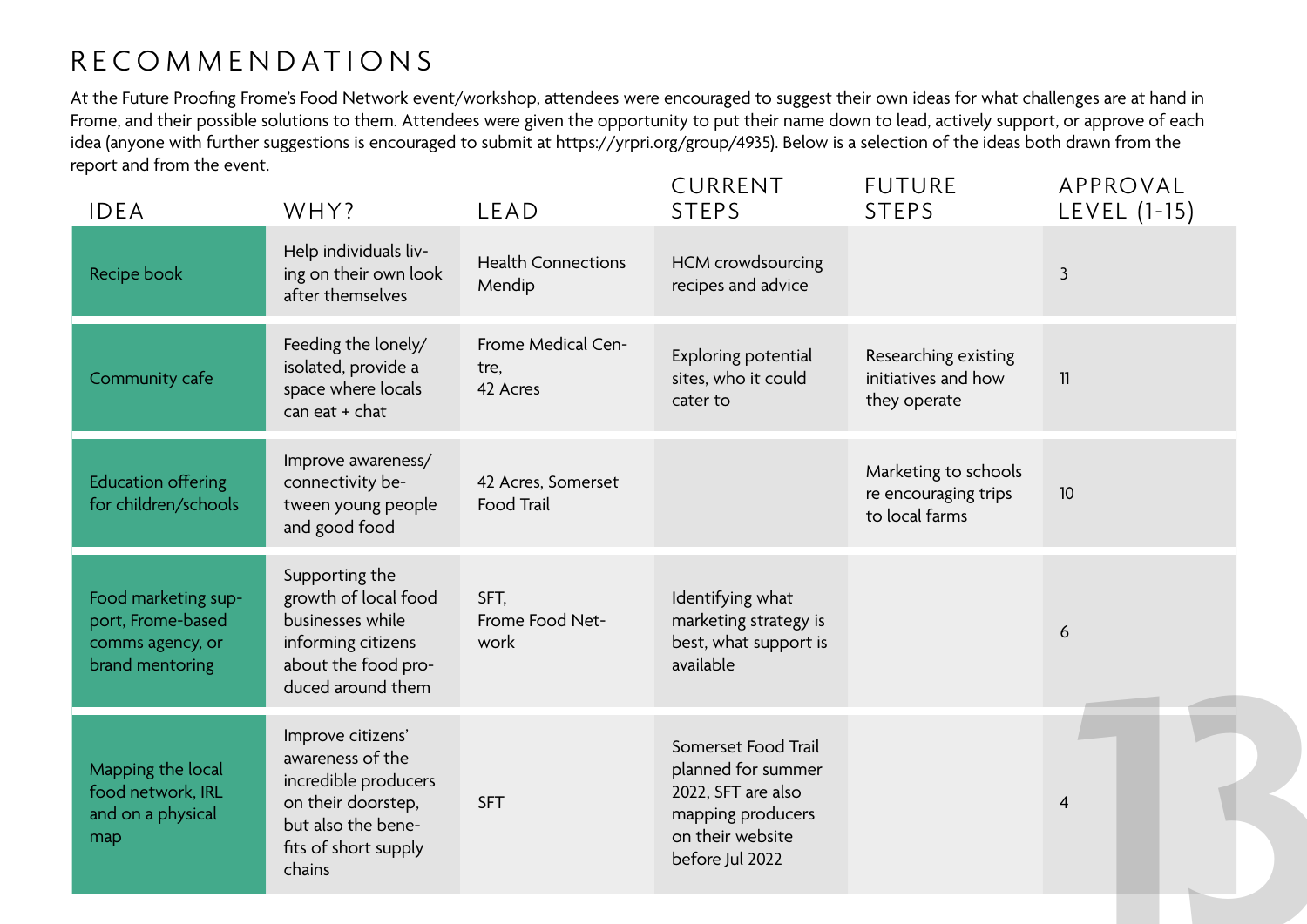| Connecting people                                                           | Providing access to                                                                                                        |                                                                              |                                                                                                 |                                                        |                |  |
|-----------------------------------------------------------------------------|----------------------------------------------------------------------------------------------------------------------------|------------------------------------------------------------------------------|-------------------------------------------------------------------------------------------------|--------------------------------------------------------|----------------|--|
| to local growing<br>spaces                                                  | land for those who<br>want to grow food,<br>but not wait 5 years<br>for an allotment plot                                  | Field2Fork, Land<br>Workers' Alliance                                        |                                                                                                 |                                                        | $\overline{7}$ |  |
| Shared delivery<br>service                                                  | Consolidating local<br>butchers, bakers, veg,<br>wine, orders into a<br>single delivery. Like a<br>Frome Ocado             |                                                                              |                                                                                                 |                                                        |                |  |
| Deliveroo alternative                                                       | A more sustainable<br>option for small,<br>local hospitality busi-<br>nesses                                               | Frome Town Council                                                           |                                                                                                 | Explore E-cargo bike<br>scheme for local<br>businesses |                |  |
| Identify/support<br>more land to be<br>used collectively (vs.<br>privately) | Offsetting the cost<br>of land & growing<br>(therefore the cost<br>of food)                                                | Vallis Veg,<br>Broadway Commu-<br>nity Gardens, Frome<br><b>Town Council</b> | Identify land suita-<br>ble for growing that<br>could be taken into<br>community owner-<br>ship |                                                        | 6              |  |
| Chef demos and<br>recipe sharing                                            | How to get the most<br>out of local, seasonal<br>produce. But also<br>harnessing chefs' fol-<br>lowers to promote<br>local | Lungi Babas, F2F                                                             |                                                                                                 |                                                        | 4              |  |
| <b>Community Support-</b><br>ed Agriculture                                 | Fostering 2-way<br>interactions between<br>producers and citi-<br>zens                                                     | F <sub>2F</sub>                                                              |                                                                                                 |                                                        | $\overline{2}$ |  |
|                                                                             |                                                                                                                            |                                                                              |                                                                                                 |                                                        |                |  |